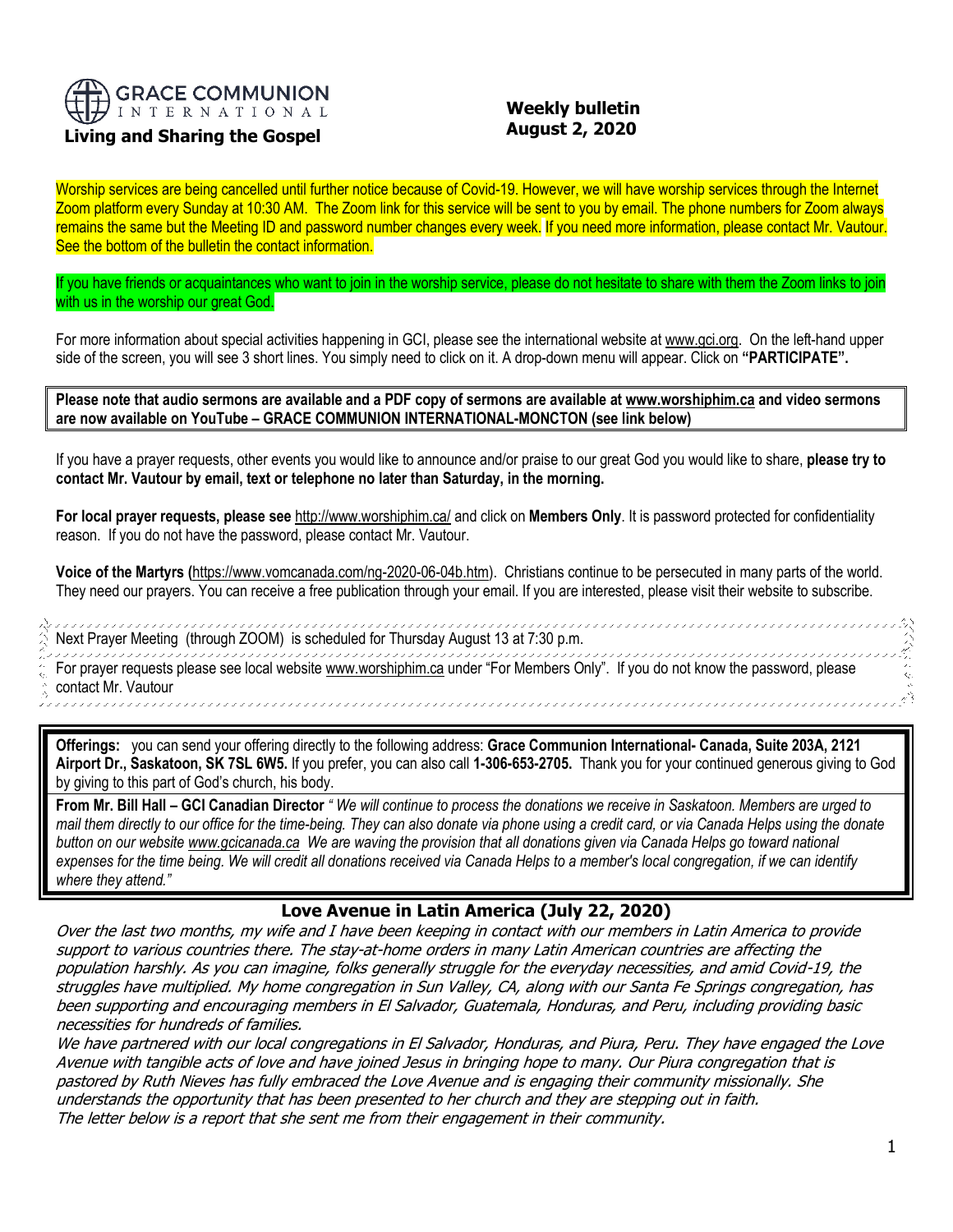# **Greetings and thanks from our GCI Piura congregation, Peru**.

I am writing to inform you that we have finished the mission that was entrusted to us and that it has been a beautiful privilege to serve the Lord Jesus. We are very grateful to be able to participate with him in his work, [bringing hope to many families who](https://update.gci.org/wp-content/uploads/2020/07/LatinAmericaLoveVenue1.jpg) are in great need.





We give glory to our God who through you and the encouragement and support from our sister churches in Southern California allowed us to provide 30 food baskets to various families in our community. We have been able to see closely what God is doing. He has made our congregation walk down the love avenue listening to the different testimonies of people who were surprised because they did not have anything to eat and suddenly help appeared.

The Lord Jesus showed us the sad conditions that many people are living through in this pandemic. He also allowed us to prepare 25 dinners for people who spend the whole day outside the hospital near our community and who sleep on the street waiting for results of their relatives who are battling Covid-19.

I would like to share with you all the details of this precious journey, which has been for the glory and honor of our God, but I know there is no time, and I end by telling you that all this is just the beginning of great things. Through your support, more hearts locally have been moved to want to support and join in the work of God. We have wept with those who weep, and we will not remain with our arms crossed, as we have witnessed so much need and thirst for God.



[Everything](https://update.gci.org/wp-content/uploads/2020/07/LatinAmericaLoveVenue4.jpg) is in the hands of God and we thank him because he answered our prayers. Initially, we did not know how to help with the poverty and need that has been intensified by the pandemic. We are now able to supply this need for a roof and protection against the cold. We even have members who, due to the pandemic, have taken refuge in our tents and become chefs to those in need in the community. Best regards, Ruth Nieves



# **[Ordinary Time?](https://nam12.safelinks.protection.outlook.com/?url=https%3A%2F%2Fgci.us18.list-manage.com%2Ftrack%2Fclick%3Fu%3Dbd816a331b0d56d8612fa9b6f%26id%3D3b91eec22d%26e%3D31350cca7e&data=02%7C01%7C%7C5743f70001c54cc7448608d83553df3f%7C84df9e7fe9f640afb435aaaaaaaaaaaa%7C1%7C0%7C637317981623863279&sdata=laJdhk4UVqaF1XlPuEKZvbeLCu5Ewa32KY8vMGj0wW0%3D&reserved=0)**

(from GCI Equiper July 31, 2020)

In the GCI Worship calendar, we are now under what is called "Ordinary Time"—the time between Pentecost and Christ the King Sunday. It's a time that celebrates the mystery of the church and the mystery of Christ living in us.

The word ordinary can sound boring, simple, and non-energetic, yet most of our days would fall under the category of ordinary time. We don't celebrate birthdays, anniversaries and special events every day; most of our year is spent living a rather ordinary life—however that looks to each person. This doesn't imply the rest of the year is less important, less effective, or less essential. It is during this "ordinary time" that our work is done, our projects are completed, our day-to-day life is lived. This is the key to our Christian walk during Ordinary Time.

Let me back up a bit, and then explore "Ordinary Time" in the GCI Worship Calendar. Ordinary time begins with the beginning of the church at Pentecost and ends with celebrating the anticipation of Christ's return on Christ the King Sunday. Both of these events would be considered far from ordinary. During Pentecost God showed up in a powerful way through wind and fire and the miracle of tongues. We can only imagine the powerful return of Christ. Other events during this time include Trinity Sunday—where the church gives special attention to the doctrine of the triune God, and All Saints Day—a special day some congregations hold honoring those who have been called home the previous year. Ordinary Time takes up more than half the year—a long time between the major events in Christ's life and the church. But ordinary doesn't mean less meaningful. Ordinary time reminds us that God doesn't just show up in extraordinary ways. God is always present, always working in and through us. And though we may call it ordinary time, with Christ, nothing is ever ordinary. But imagine if it was.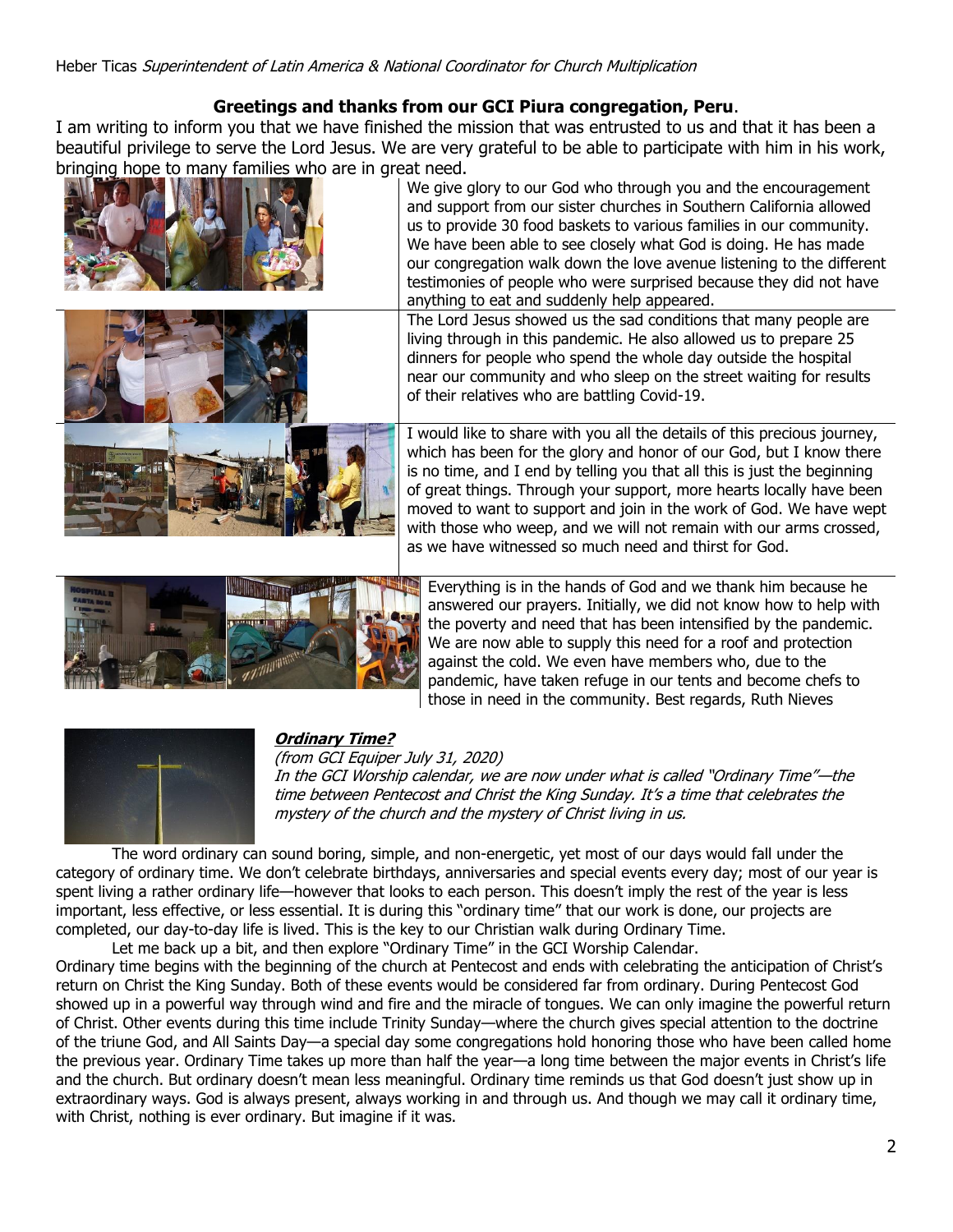What would the church be like if we really were 24/7 365 day participants with Jesus? What if "ordinary" for a church would consist of that church being a light of Jesus' love for others all the time, and well known for doing so? What if it would be viewed as unnatural (not ordinary) for a congregation to not have an open door policy, or for a congregation to not have provisions for the poor, or for a church building to not be the gathering place for a community? How cool would it be if we changed what ordinary looks like for the church? How amazing will it be when a GCI healthy church is considered the norm—a new ordinary? Too high an aspiration? I don't believe so.

I think we also need to look at ordinary time on a personal level. How would my life change if I was so in tune with Jesus' heart that I wasn't surprised every time God did something miraculous. Perhaps I wouldn't call something a miracle because seeing God's involvement was normal—ordinary? What if my day-to-day life, my work, my projects were all centered around my relationship with Jesus—or more importantly—his relationship with me? What if sharing the love and life of Jesus with others was my ordinary? And this, I believe, is one of our aspirations for Ordinary Time in our GCI Worship Calendar.

The heart of ordinary time is sharing the love and life of Christ with others—it is participating in the mission and ministry of God. It is the time "we reveal his light, we exhibit his life and we embody his love."[\[1\]](https://equipper.gci.org/2020/07/ordinary-time#_ftn1) This can be said in many ways—it is walking the walk, putting ministry and mission to practice, being the church, being deployed, being the hands and feet of Jesus, being Christ to others, living and sharing the gospel.

At Pentecost, the disciples received the Holy Spirit and were sent out. This was not a one-time event. Jesus lives in us through the Holy Spirit and sends us out to "lose our life for his sake." He calls us to walk with him to the point it is ordinary. "That all of them may be one, Father, just as you are in me and I am in you. May they also be in us so that the world may believe that you have sent me" ([John 17:21\)](https://biblia.com/bible/niv/John%2017.21).

He calls us to be his ambassadors of reconciliation. Every believer is called to love others as Jesus loves us—to give ourselves to others, to enter their place, to share God's love and life and make disciples. "Then the world will know that you sent me and have loved them even as you have loved me" ([John 17:5\)](https://biblia.com/bible/niv/John%2017.5). Ordinary Time is given to us to reflect on all that Jesus does, is doing, and will do and how being in relationship with him impacts us and others. This is a time of discipleship—focusing on who we are called to be and what we are called to do. It is a time of focusing on the mystery of Christ in us, our hope of glory.

Jesus poured himself out in love, and we know what it is like to be a recipient of that love. We know what it is like to live in the good news! We know what it is like to be forgiven, adopted, loved and included. We are reminded of who Jesus is, what he has done and what he is doing through the rest of the worship year.

During Ordinary Time, we focus on how to share the truth of his love with others every day. We want others to be in relationship with Jesus to the point that knowing Jesus' love becomes ordinary—and yet always extraordinary. Looking forward to a new ordinary, Rick Shallenberger

## **Cheap grace? By Mr. Joseph Tkach – (part 3 in series – from gci.org)**

Dear Brothers and Sisters,

Perhaps you've heard it said that grace "is not unlimited" or that it "has its requirements." Some even accuse those who emphasize God's love and forgiveness as promoting what they disparagingly refer to as "cheap grace." On one occasion my good friend, GCI Pastor Tim Brassell was accused of preaching "cheap grace." I love his reply: "No, it's not *cheap* grace I'm preaching. It's far better than that—it's free!"

It was theologian Dietrich Bonhoeffer, in his book **[The Cost of Discipleship](https://books.google.com/books?id=ANfH1fmvBKIC&printsec=frontcover#v=onepage&q&f=false)**, who popularized the term cheap grace. He used it in making the point that God's grace, which is unearned, is experienced as a person embraces and then lives out the new life that is theirs in Christ. Apart from that life of discipleship, what a person experiences will be less than God's fullness—it will be an experience of "cheap grace."

## **The lordship salvation controversy**

Unfortunately, Bonhoeffer's teachings concerning grace (including his use of the term *cheap grace*), along with his teaching concerning salvation and discipleship, have often been misunderstood and misapplied. A case in point is the decades-old debate known as the **[lordship salvation controversy](http://en.wikipedia.org/wiki/Lordship_salvation_controversy)**. A leading voice in that debate, a well-known five-point Calvinist, often asserts that those who claim that a personal profession of faith in Christ is all that is required to be saved are guilty of advocating "cheap grace." He then argues that to be saved, one must make a profession of faith (accepting Jesus as Savior) and produce a certain level of good works (obey Jesus as Lord).



Though both sides in this debate make valid points, I think both make errors that would be avoided if they would start their discussions not with the human response to God, but with the response of Jesus to God. By starting there they would see Jesus for who he truly is—both Lord and Savior. They would proceed by understanding that, as a gift of grace, we are being led by the Spirit to share more and more in Jesus' own response to the Father on our behalf.

From this Christ-centered, Trinitarian vantage point they would view good works not as what earns salvation (or as something that is superfluous), but as what we are created to do in our union with Christ **[\(Ephesians 2:10](https://biblia.com/bible/niv/Eph%202.10)**). They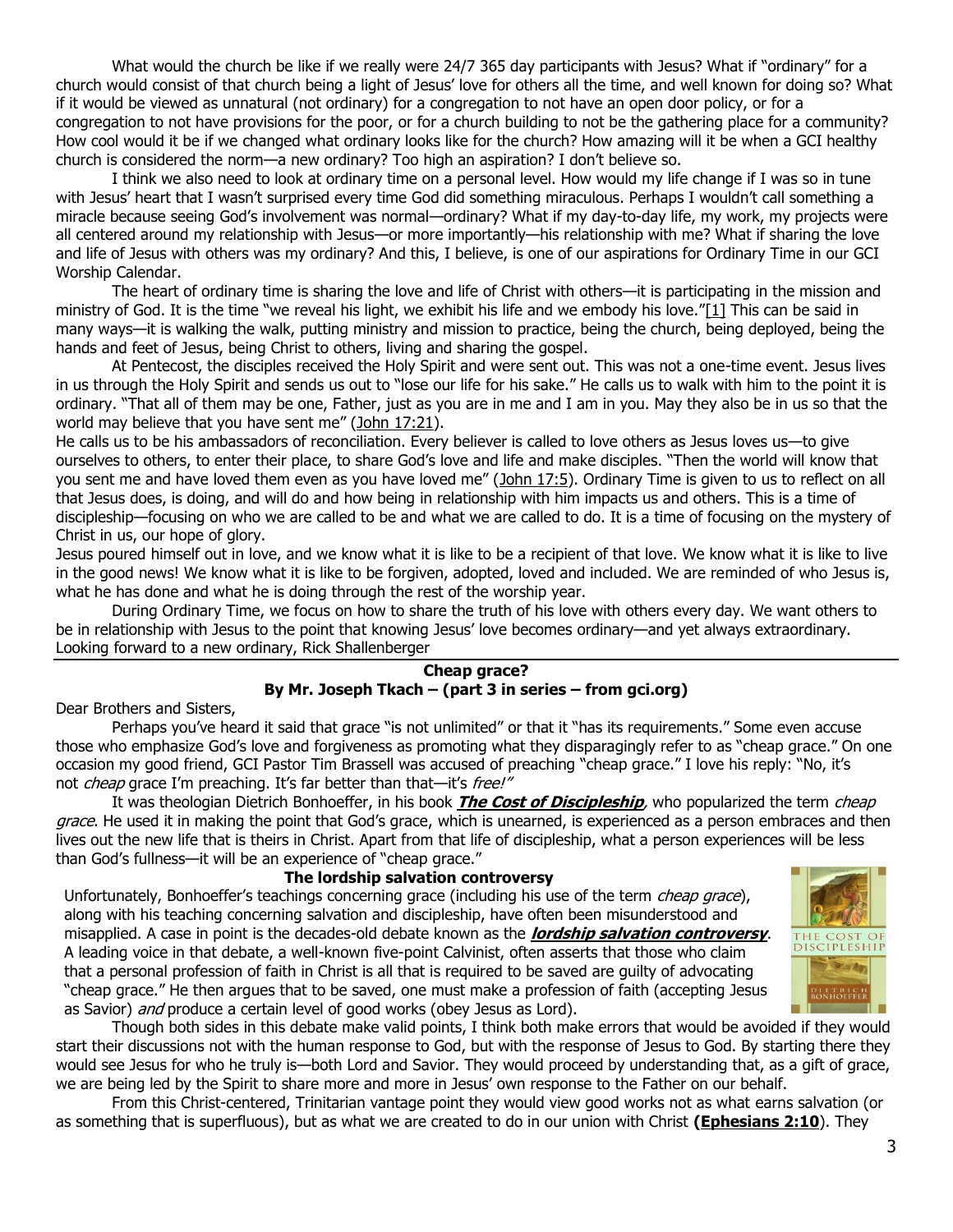would also view salvation as being entirely unearned, resulting not from works (including our personal profession of faith) but from the works and faith of Jesus on our behalf (**[Ephesians 2:8-9;](https://biblia.com/bible/niv/Eph%202.8-9) [Galatians 2:20 KJV\)](https://biblia.com/bible/kjv1900/Gal%202.20)**. They would then conclude that there is nothing they can do to save themselves or to add to (or to maintain) their salvation. As noted by the great preacher Charles Spurgeon, "If we have to put one stitch into the garment of our salvation, we shall ruin the whole thing."

#### **Grace is Jesus' work for us in all its aspects**

As we've noted in this series on grace, we ought to have much more faith in Jesus' works (his faithfulness) than in our own. It does not devalue the gospel to teach and believe that our salvation is not the result of our works, but is accomplished entirely by God through his grace. As noted by Karl Barth, "No one can be saved in virtue of what he can do. Everyone can be saved in virtue of what God can do."

The Bible teaches that anyone who believes in Jesus "has eternal life" (**[John 3:16,](https://biblia.com/bible/niv/John%203.16) [36;](https://biblia.com/bible/niv/John%203.36) [5:24](https://biblia.com/bible/niv/John%205.24)**) and "will be saved" (**[Romans 10:9](https://biblia.com/bible/niv/Rom%2010.9)**). And there are verses that admonish us to follow Jesus, living out our new life in him. Any approach to God and his grace that separates Jesus as Savior and Jesus as Lord is wrong-headed. Jesus is one whole, undivided reality who is both Savior and Lord. As Savior, he is Lord. As Lord, he is Savior. Attempting to dissect that reality into two separate categories is not helpful nor is it productive. Doing so creates a two-class Christianity that opens the way for people to exert their judgment upon who is and isn't a believer in Jesus. It also tends to separate our being from our doing.

A bifurcating of Jesus and his salvation is grounded in a *transactional* view of salvation that separates justification from sanctification. But salvation, which is entirely of grace in all its parts, is about a *relationship* with God that leads to life transformation. The grace of God that saves us accomplishes our justification and our sanctification in that Jesus himself, by the Spirit, is both our righteousness and our sanctification (**[1 Corinthians 1:30](https://biblia.com/bible/niv/1%20Cor%201.30)**).

The Giver of salvation is, himself, the Gift. United to Jesus, by the Spirit, we share in all that is his. The New Testament sums it up by calling us a "new creation" in Christ (**[2 Corinthians 5:17](https://biblia.com/bible/niv/2%20Cor%205.17)**). There is nothing cheap about this grace because there is nothing cheap about Jesus and the life we share with him. Indeed, that relationship results in repentance, in leaving the old person behind, and in walking in newness of life. God, in love, desires the perfection of his beloved and has provided for that in Jesus. Anything less would not be loving. As Calvin used to say, "Our whole salvation is complete in Christ."

## **A misunderstanding of grace and works**

When the focus is on the exact nature of our response and understanding, and on the production of good works, some will mistakenly believe that an ongoing contribution of good works is necessary to maintain our salvation. The fear is that a focus on the grace of God through faith alone will result in the granting of license to sin (a topic I addressed [last week\)](https://update.gci.org/2016/02/gods-grace-too-good-to-be-true/). The silliness of that idea is that grace does not ignore the consequences of sin. Also, such wrong-headed thinking separates grace from the very being of Jesus, as if grace is a commodity for transaction that can be doled out in bits and pieces, separated from Christ. In effect, the focus on good works ends up promoting disbelief that Jesus did everything required to save us. It wrongly affirms that Jesus only *began* the work of our salvation and now it is up to us to behave in a certain way in order to *maintain* it.

Christians who fully embrace God's freely-given grace do not believe it gives them license to sin—just the opposite. Paul was accused of preaching too much grace so that "sin may abound." But that accusation did not cause him to change his message. Instead, he charged his accusers with distorting his message and went on to clarify that grace is not about making exceptions to rules. Rather, faith in God and his grace works itself out in love (**[Galatians 5:6 ESV](https://biblia.com/bible/esv/Gal%205.6)**). Paul said that the aim of his ministry was to bring about the "obedience that comes from faith" (**[Romans 1:5](https://biblia.com/bible/esv/Rom%201.5)  [ESV;](https://biblia.com/bible/esv/Rom%201.5) [Romans 16:26 ESV\)](https://biblia.com/bible/esv/Rom%2016.26)**.

## **Salvation is by grace: Christ's work from start to finish**

We have a certifiable debt of gratitude to God, who sent his Son in the power of the Spirit to save us, not condemn us. We understand that no amount of good works can make us righteous or holy, because if it did, there would be no need of a savior. Whether one's emphasis is on the obedience of faith or the faith of obedience, we must never undervalue our need for Jesus as our Savior. He has judged and condemned all sin and has forgiven us for eternity—a gift we receive as we believe and trust in him.

It is Jesus' own faith and works—his faithfulness—that saves us from start to finish. He imputes to us his righteousness (our justification) and by the Holy Spirit he shares with us his holy life (our sanctification). We receive both gifts of grace in the same way: by trusting in Jesus. What Christ has done for us, the Holy Spirit works out within us. We are directed to believe that "He who began a good work in you will bring it to completion (**[Philippians 1:6\)](https://biblia.com/bible/niv/Phil%201.6)**. If anyone does not participate in what Jesus is doing in them, then their profession of faith is empty. Instead of receiving God's grace, they are resisting it by presuming upon it. Certainly we want to avoid that mistake, but let's also avoid embracing the false idea that our works somehow maintain our salvation.

Eternally grateful for the fullness of God's grace, Joseph Tkach